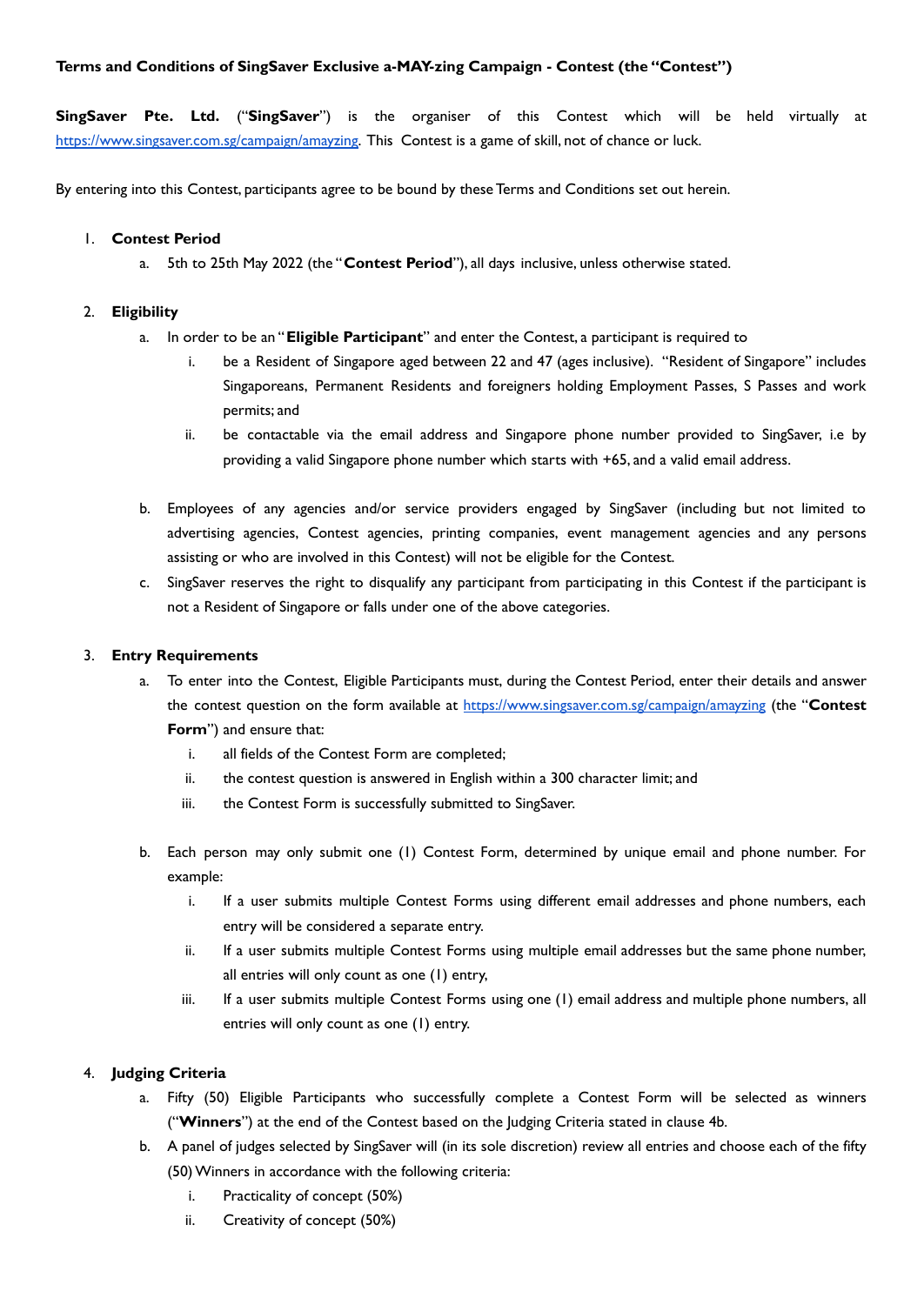c. The decision of the judging panel is final and not subject to appeal. The judges are under no obligation to provide any reasons for their decisions and will not engage in any conversation or correspondence regarding their decision.

### 5. **Contest Prize**

a. Winners who have satisfied the entry requirements specified in clause 3 will each receive an Apple Watch SE 40mm (worth \$419) (the "**Contest Prize**").

### 6. **Contest FulfilmentTerms**

- a. Winners will be announced on SingSaver's blog page [\(https://www.singsaver.com.sg/blog/giveaway-and-competition-winners](https://www.singsaver.com.sg/blog/giveaway-and-competition-winners)) by 6 Sep 2022.
- b. Winners will be contacted via email with details on how to redeem the Contest Prize within 1 week after the Winners have been picked (the "**Prize Notification Email**"). Winners are encouraged to check spam/junk folders for the Prize Notification Email as there may be accidental redirects by the email client.
- c. Winners who fail to receive the Prize Notification Email within this period should contact [info@singsaver.com.sg](mailto:info@singsaver.com.sg) for assistance,
- d. SingSaver shall endeavour to ensure that Winners will receive their Contest Prize within 2 months after the date of winner announcement (i.e by 31 Oct 2022), after being notified of how to redeem the Contest Prize, but shall have no liability if fulfilment cannot be completed by this date.
- e. Winners will not be contacted further if the email delivery is unsuccessful, regardless of the reason, including if an incorrect email address was provided by theWinner.
- f. SingSaver reserves the right to reject any Contest Prize redemption if the entry is found to have been made outside of the Contest Period, or is fraudulent, against the spirit of the promotion, or non-compliant with these Terms and Conditions. In the event of disputes, SingSaver's decision shall be final. SingSaver reserves the right to disqualify participants who make their applications in a manner that does not comply with these Terms and Conditions and select a newWinner or otherwise dispose of the Contest Prize as it sees fit.
- g. Any Contest Prize not claimed more than 2 months after the announcement of the Winners shall be forfeited without any liability on the part of SingSaver to the customers, and the unclaimed Contest Prize may be used by SingSaver for future marketing or promotional offers related to SingSaver's business activities. Any customer whose Contest Prize has been forfeited shall not be entitled to any payment or compensation in lieu from SingSaver.
- h. Contest Prizes are subject to availability. SingSaver reserves the final right to change the Contest Prize without prior notice and reserves the right to replace any Contest Prize with alternatives of similar value.
- i. Any queries regarding the Contest (including for the Prize Notification Email) received more than 6 months after the end of the Contest Period will not be responded to.
- j. Prizes are non-transferable, non-exchangeable nor refundable for cash or other rewards. SingSaver accepts not responsibility for any variation of the Prize due to circumstances outside SingSaver's control.

## 7. **GeneralTerms and Conditions**

- a. This is a SingSaver Contest. All queries/disputes relating to the Contest should be directed to SingSaver. SingSaver shall not be responsible for any loss or damage suffered by an Eligible Participant in connection with this Contest and/or the Contest Prizes.
- b. SingSaver reserves the right to amend these Terms and Conditions at any time, including changing the Contest Period or Contest Prize or to terminate this Contest with or without prior notice or reason.
- c. By participating in this Contest, participants hereby represent and warrant that they will comply with all applicable Singapore laws or regulations in connection with their participation in this Contest and they will not use this Contest for any illegal or fraudulent purposes. Where SingSaver suspects a participant is participating